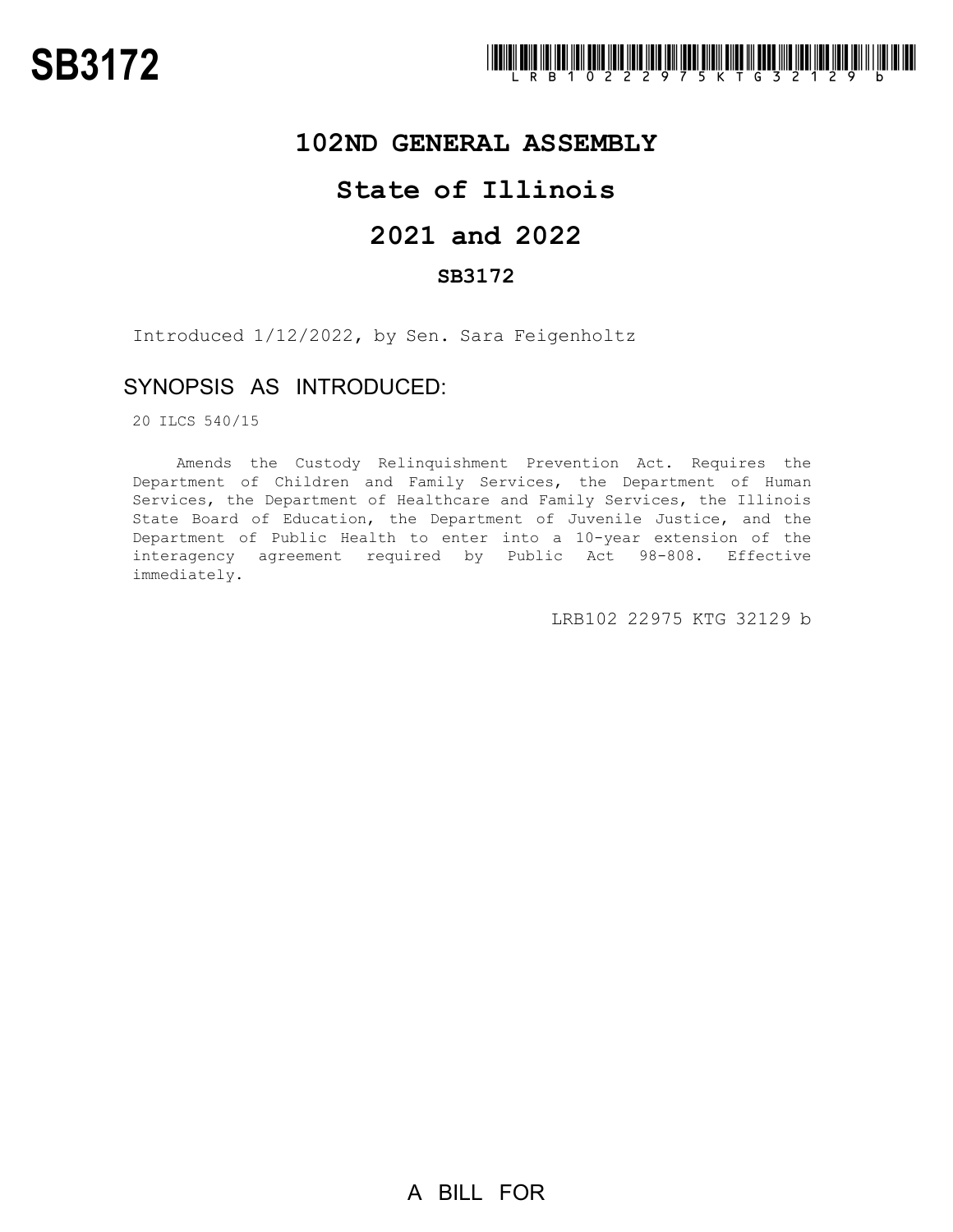1

AN ACT concerning State government.

#### **Be it enacted by the People of the State of Illinois, represented in the General Assembly:** 2 3

Section 5. The Custody Relinquishment Prevention Act is amended by changing Section 15 as follows: 4 5

(20 ILCS 540/15) 6

7

Sec. 15. Interagency agreement.

(a) In order to intercept and divert children and youth at risk of custody relinquishment to the Department of Children and Family Services, within 180 days after the effective date of this Act, the Department of Children of Family Services, the Department of Human Services, the Department of Healthcare and Family Services, the Illinois State Board of Education, the Department of Juvenile Justice, and the Department of Public Health shall enter into an interagency agreement for the purpose of preventing children and youth who are not otherwise abused or neglected from entering the custody or guardianship of the Department of Children and Family Services solely for purposes of receiving services for a serious mental illness or serious emotional disturbance. 8 9 10 11 12 13 14 15 16 17 18 19 20

The intergovernmental agreement shall require the agencies listed in this Section to establish an interagency clinical team to review cases of children and youth who are at risk of 21 22 23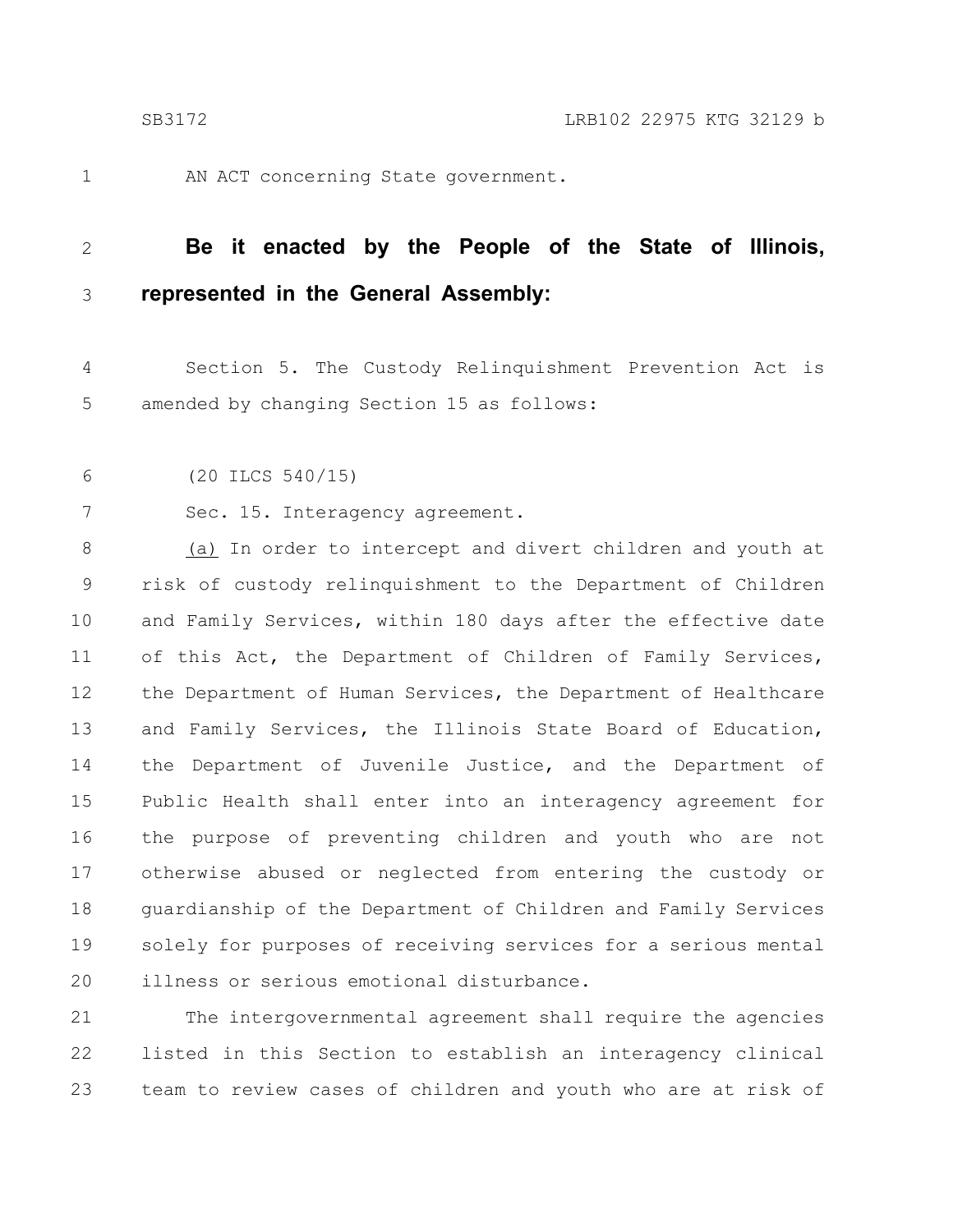relinquishment who are at a hospital or other similar treatment facility, and to connect the child or youth and his or her family with the appropriate services, treatment, and support to stabilize the child or youth's serious mental illness or serious emotional disturbance and prevent custody relinquishment to the Department of Children and Family Services. 1 2 3 4 5 6 7

The interagency agreement, among other things, shall address all of the following: 8 9

(1) Requiring families with private health insurance to exhaust their private insurance coverage. 10 11

(2) Establishing cost sharing for services received for families whose income exceeds the federal poverty level that would qualify them for Medicaid, based on the family's ability to pay. 12 13 14 15

(3) For children or youth who are not otherwise Medicaid eligible, performing a crisis stabilization assessment and developing a care plan for the child or youth and the family with the goal of determining what services are necessary to (i) stabilize the child or youth and (ii) prevent custody relinquishment to the Department of Children and Family Services when there is no abuse or neglect. 16 17 18 19 20 21 22 23

(4) Set criteria for short-term crisis stabilization services, including intensive community-based services or a short-term residential placement, as the child or 24 25 26